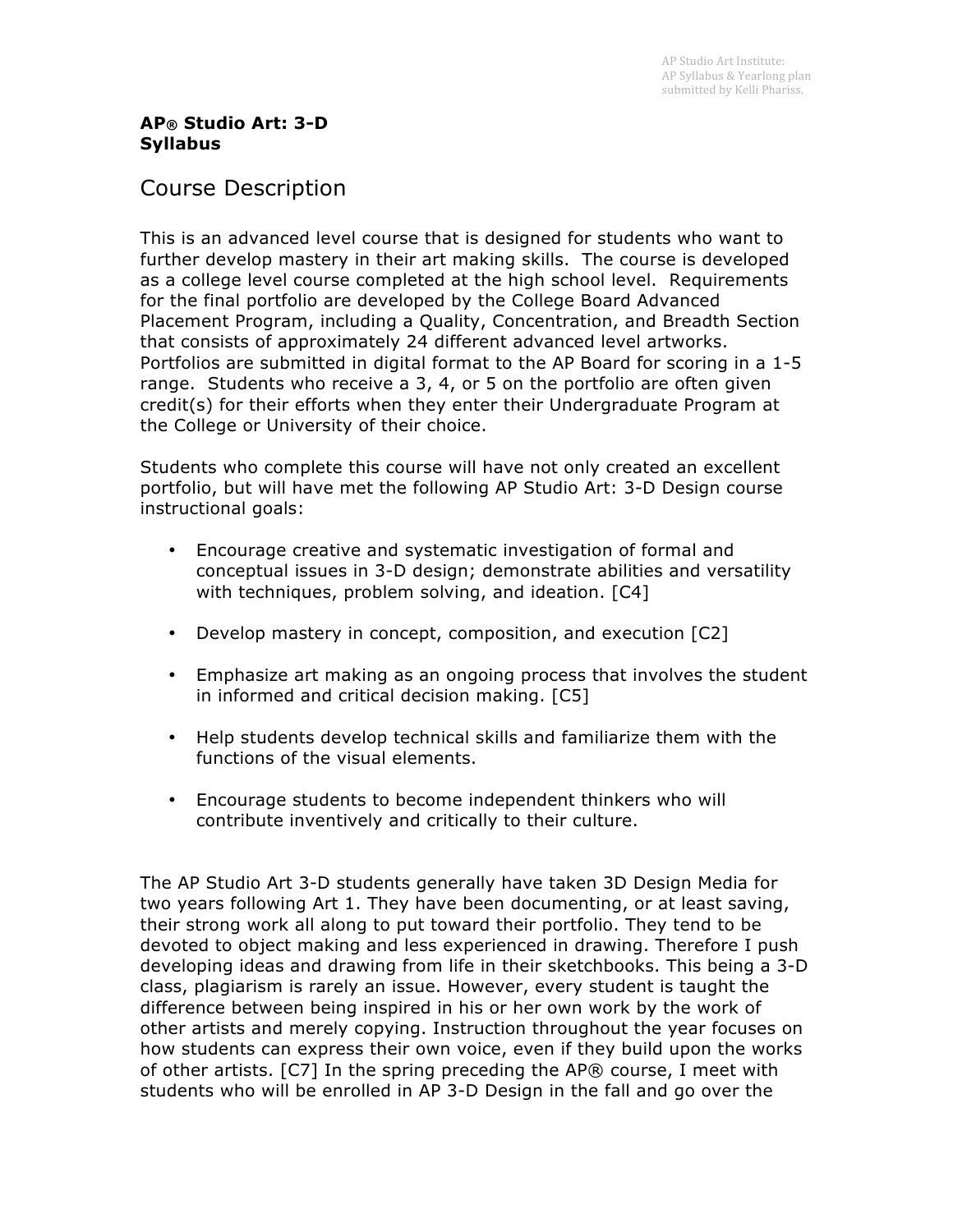content and structure of the class. I make my expectations clear and give them their summer project assignments. I strive to make clear that by enrolling in the AP course, the students are declaring themselves serious and committed to their work. Doing considerable work outside of the structure of the classroom is the norm for the course. Students enrolled in the AP courses are required to investigate all three aspects of portfolio development: Quality, Concentration and Breadth. [C1]

AP 3-D Design is a full year course covering two semesters. The AP Studio Art portfolios are due for adjudication in early May, while the course work continues through the end of the academic year. The Missouri Fine Arts Standards are embraced throughout the entire course. In Fine Arts, students in Missouri public schools will acquire a solid foundation, which includes knowledge of:

- 1. *Process and techniques for the production, exhibition or performance of one or more of the visual or performed arts.*
- 2. *The principles and elements of different art forms.*
- 3. *The vocabulary to explain perceptions about and evaluations of works in dance music, theater, and visual arts.*
- 4. *Interrelationships of visual and performing arts and the relationships of the arts to other disciplines.*
- 5. *Visual and performing arts in historical and cultural contexts.*

(Source: Missouri Department of Elementary and Secondary Education)

# Portfolio Requirements

The AP 3-D Design course promotes a sustained investigation of all three aspects of portfolio development—Quality, Concentration, and Breadth—as outlined in the *AP Studio Art Course Description* and Studio Art poster throughout the duration of the course. [C1] The 3-D Design course follows the guidelines provided by the College Board for submitting the Studio Art 3- D Design portfolio at the end of the yearlong course. Stressing original thinking, students are encouraged to create work from their own knowledge, experiences, and interests.

The 3-D Design portfolio has three sections.

• The **Quality Section (I)** requires 10 slides—five works, two views of each—work that demonstrates mastery of three-dimensional design.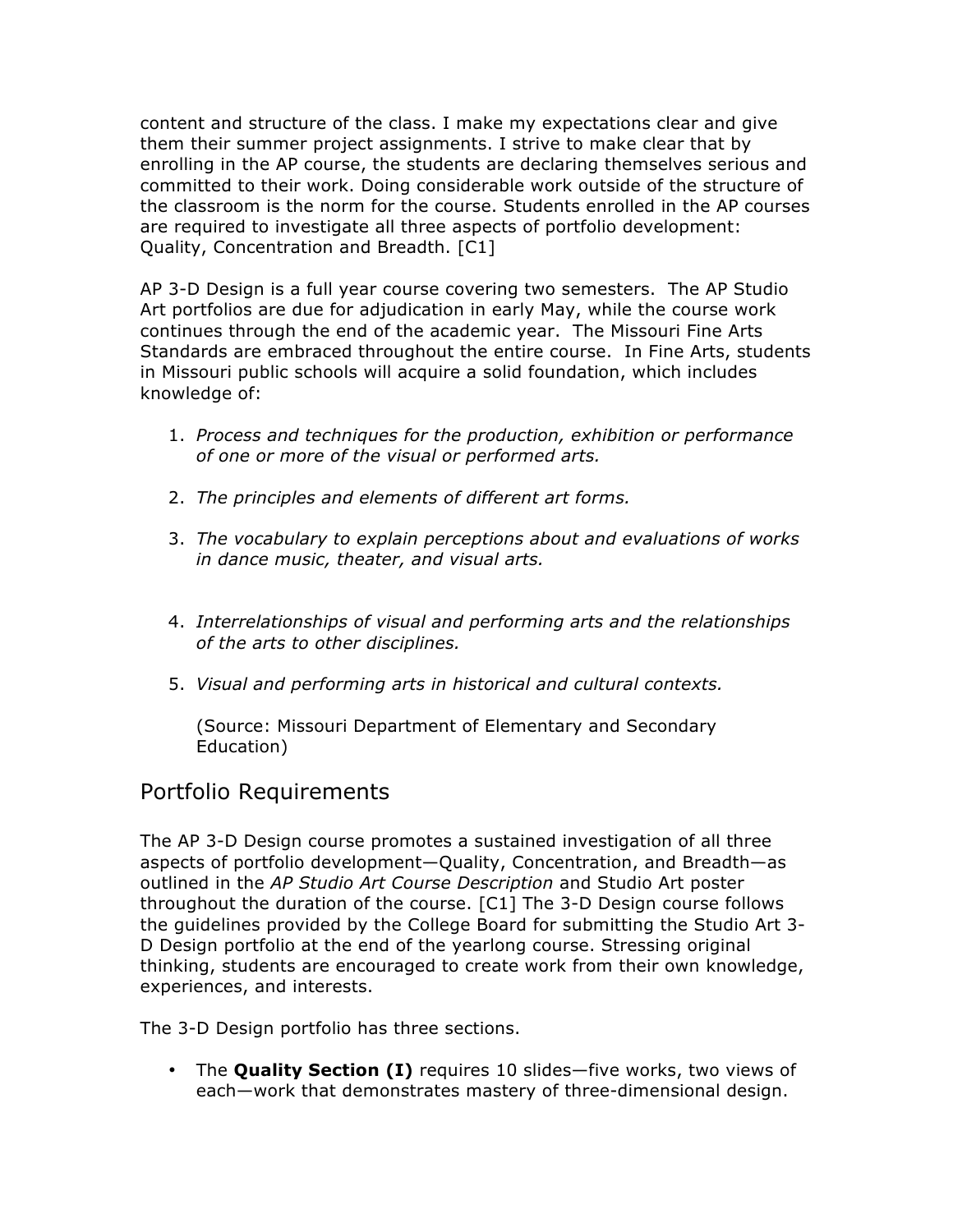- The **Concentration Section (II)** requires students to submit 12 slides, some of which may be details or second views. The high-quality work in the Concentration section is unified by an obvious conceptual idea.
- The **Breadth Section (III)** requires students to submit 16 slides eight works, two views of each—showing a variety of works that demonstrate understanding of the principles of three-dimensional design as evidenced by a range of high-quality conceptual, expressive, and technical work.

## **Quality**

The course enables students to develop mastery in concept, composition, and execution of 3-D design.

- Students submit five slides of their best work that clearly demonstrate mastery in application of the principles of design through composition (mastery in the use of the principles of art for the effective organization of the elements of art), concept (mastery of the development of an idea), and execution (technical mastery). These works may come from, but are not limited to, the Breadth and/or Concentration sections. Students will submit two views of each of the five works.
- The concept of quality is reinforced throughout the year in critiques and assessments that are based on the AP Studio Art 3-D Design scoring guidelines.
- The work must meet the quality standards of an introductory college course. [C2]

## **Concentration**

The course enables students to develop a focused body of work investigating a strong underlying visual idea in 3-D design that grows out of a coherent plan of action or investigation. [C3] Quality is evident in both concept and technique.

• Students sign up for AP Studio Art 3-D Design in the spring semester preceding the class. They must attend three lunch meetings where the idea of a concentration is discussed (see second bullet). Students will view concentration slides from the College Board, thematically related bodies of work from contemporary artists, and past AP Concentration projects. At that time, students will receive their summer assignments. In addition to the project assignments, students must come up with five ideas for their Concentration and produce five sketches for each idea in their sketchbook. In August, during the first three weeks of school, students will meet with the teacher about their ideas,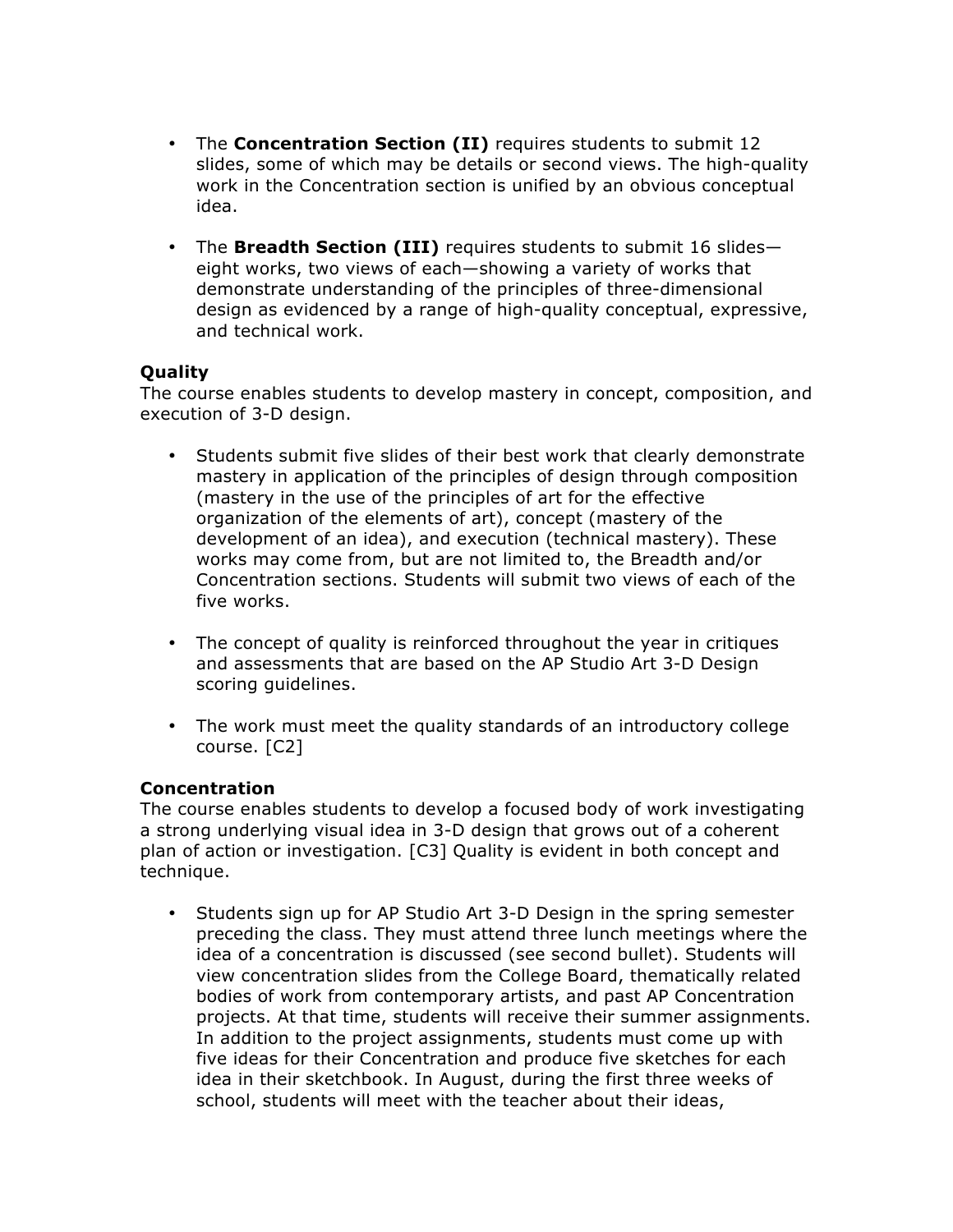narrowing them down to one. Students will refine their Concentration idea and present it to the class as another way of articulating the initial artist statement.

- Students are presented with the concept of a Concentration defined on the AP Studio Art poster. Students are monitored for understanding before they leave for summer break. They are reminded that the evaluator is interested not only in the work presented, but also in visual evidence of he student's thinking, selected methods of working, and development of the work over time.
- Through reflective writing assignments and group critiques, students will articulate the central idea of their Concentration and how their Concentration has evolved in areas such as clarity of conceptual direction, technical expertise, personal imagery and subject matter, and mastery of the design elements and principals. [C3, C5, C6]
- Through reflective writing and group critiques, students will refer to influences on their work: a continuum of a stylistic direction from art or design history, contemporary artists' works influencing their thinking, and their ongoing research into personal interests.

A Concentration is a body of related works that:

- grows out of a coherent plan of action or investigation
- is unified by an underlying idea that has visual and/or conceptual coherence
- is based on individual interest in a particular visual idea
- is focused on a process of investigation, growth, and discovery
- shows the development of a visual language appropriate for the subject

# Course Format & Expectations

This course is organized as a studio art environment. Most days learners will meet for a short time as a group to discuss the day's objectives, review new assignments, to participate in a presentation of work, discuss new ideas, review examples of contemporary and classical artworks, or engage in group or individual critique. The bulk of classroom time will be devoted to studio time. Learner preparation and active participation are key elements in this course and are expected every single class session. This course is comprised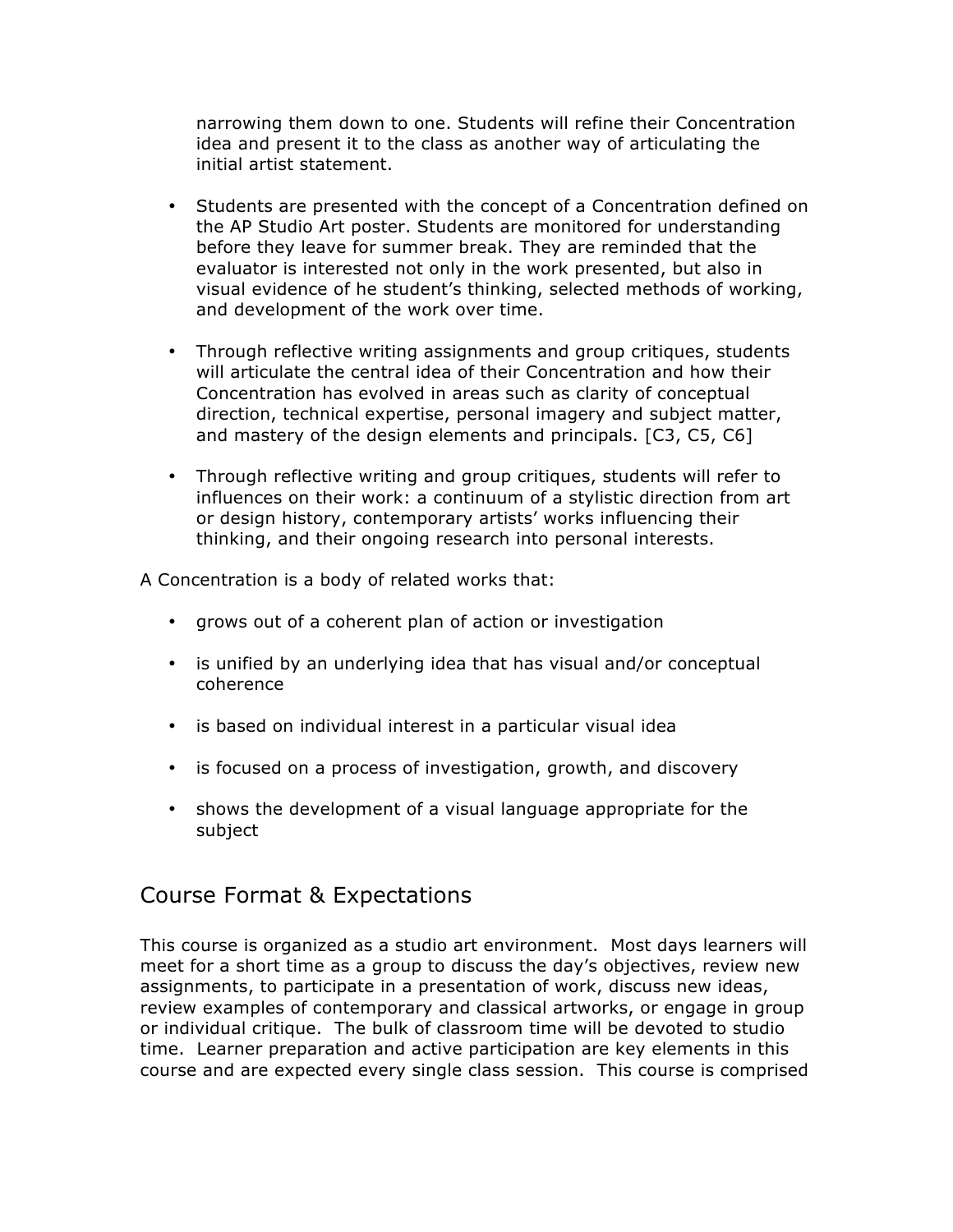of advanced students, often exploring very different approaches to art making processes, experiences and artifacts.

Throughout the course, learners will participate in group and individual critiques. Students are expected to develop a fluency in the vocabulary of art and artmaking as an educated and informed component of discussion and classroom critiques.

## **Late Assignments**

All assignments are due when scheduled, for group critique and review. If extraordinary circumstances cause you to be late in submitting an assignment, it is your responsibility to contact the teacher and make arrangements for an extension of the due date. Everyone is expected to participate in group critiques and project review. All assignments are ultimately due by the last regularly scheduled day of the semester for final assessment. If you start to fall behind, you need to meet with the teacher immediately. Students who miss an assignment due date will receive a Missing Assignment Notice that must be signed by parent, student, and teacher.

## **Grades:**

Students will be graded each Trimester based on the following criteria:

| Artwork Completed      | 60%  | $\leftarrow$ | Each finished piece will receive<br>a grade based on idea content,<br>technique, effort demonstrated |
|------------------------|------|--------------|------------------------------------------------------------------------------------------------------|
| <b>Sketchbook</b>      | 15%  |              |                                                                                                      |
| Critique               | 15%  |              | use of media, etc.                                                                                   |
| Participation/Attitude | 10%  |              |                                                                                                      |
| Total                  | 100% |              |                                                                                                      |

## **Artistic Integrity**

No copy work is allowed. Work that is based on a published photo or another artist's work must be more than mere duplication. Any published work must serve your vision in a way that moves beyond copying and becomes your original statement. Through discussion and critiques, students will gain an understanding of ethical practices in art making. [C7]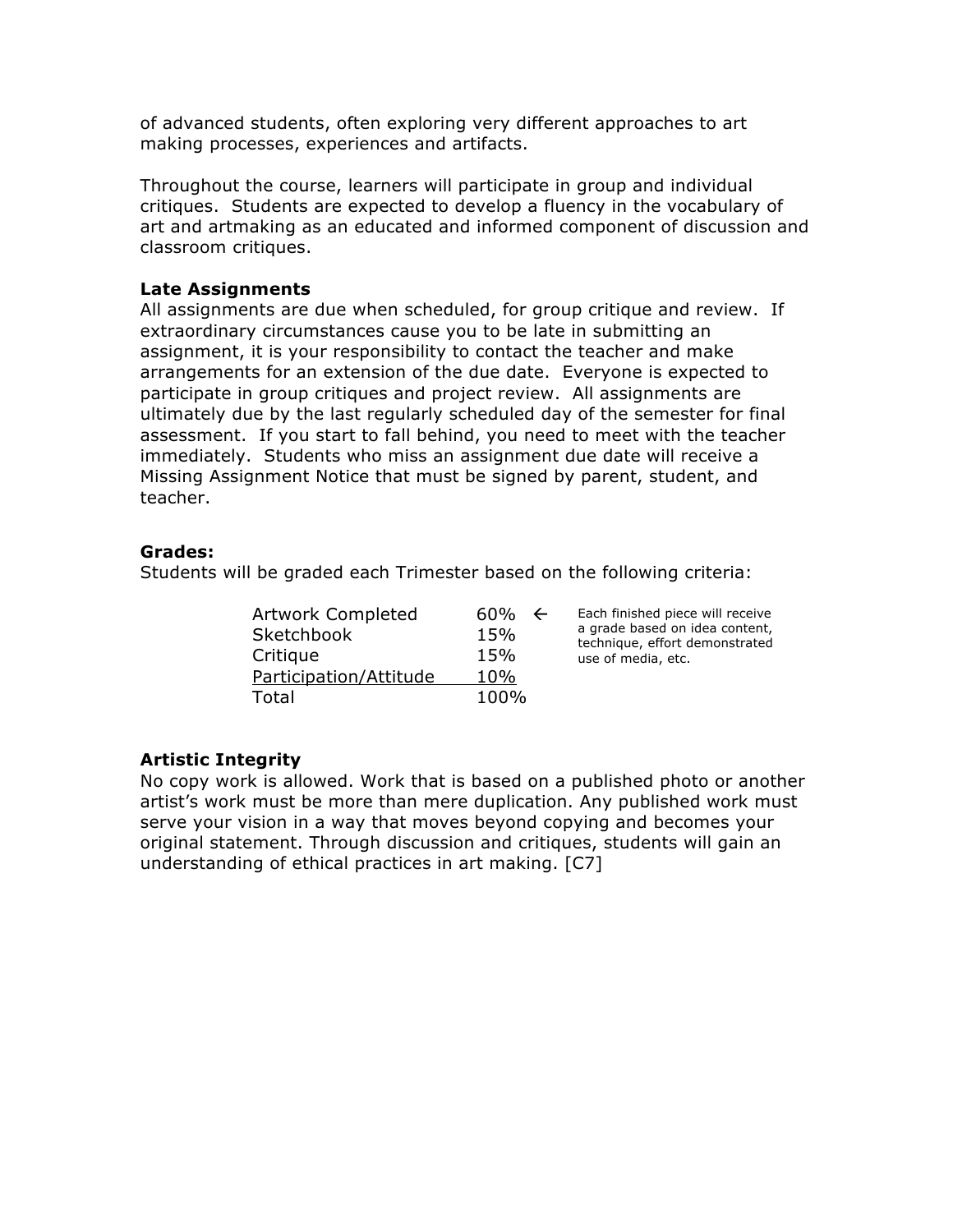# Classroom Resources

The school ensures that each student has access to art materials and resources necessary to meet the standards for the portfolio he or she chooses to submit. Some examples are listed below.

| Basic shop tools and supplies              |
|--------------------------------------------|
| Clay & Ceramic tools                       |
| Kiln & Potter's wheel                      |
|                                            |
| Glazes & surface paints                    |
| Slab roller, plaster, and plaster tools    |
| Paper cutters                              |
| Metal rulers/straight-edges, various sizes |
| Cutting boards                             |
| Knives and cutters, various sizes          |
| Various adhesives and tapes                |
| T-squares                                  |
| Jewelry tools                              |
| Rudimentary looms                          |
| Paper-making supplies                      |
| Paint, oil pastels, colored pencils,       |

Paper Museum board Styrofoam Foam core Wax Hot plates String, rope, thread, yarns Fabric Large shop tables Wire, various Wheat paste Beads & Jewelry Wire Sewing materials

## **Books:**

Ayers, Ann, and Ellen McMillan. *Sculptural Bookmaking*. Davis Publications, 2003. Chavarria, Joaquim. *Ceramics Class: Hand-building Techniques*. Watson-Guptill Publications, 2000.

Chavarria, Joaquim. *Decorating Techniques (Ceramics Class)*. Watson-Guptill Publications, 1999.

Acero, Raul. *Making Ceramic Sculpture: Techniques \* Projects \* Inspirations.* Lark Books, 2001.

Chavarria, Joaquim. *The Big Book of Ceramics: A Guide to the History, Materials, Equipment, and Techniques of Hand-Building, Molding, Throwing, Kiln-Firing, and Glazing.*  Watson-Guptill Publications, 1994.

Clark, Garth and Tony Cunha. *The Artful Teapot.* Watson-Guptill Publications, 2001. Kleiner, Fred S., and Christin J. Mamiya. *Gardner's Art Through the Ages: Non-Western Perspectives*. 12th ed. New York: Thomson Wadsworth, 2006

Krauss, Rosalind. *Passages in Modern Sculpture*. 13th printing. Cambridge: MIT Press, 1999 Tourtillot, Suzanne. *500 Teapots: Contemporary Exploration of Timeless Design*. Lark Books, 2002.

Zelanski, Paul and Mary Pat Fisher, *Shaping Space: Dynamics of Three-Dimensional Design*. *500 Figures in Clay: Ceramic Artists Celebrate the Human Form*. Lark Books, 2004. *500 Bowls: Contemporary Exploration of Timeless Design*. Lark Books, 2003. *500 Cups: Ceramics Exploration of Utility and Grace*. Lark Books, 2005.

## **Periodicals:**

Ceramics Monthly, Clay Times, FiberArts, Scholastic Arts

**Videos:** Art 21, Seasons 1-4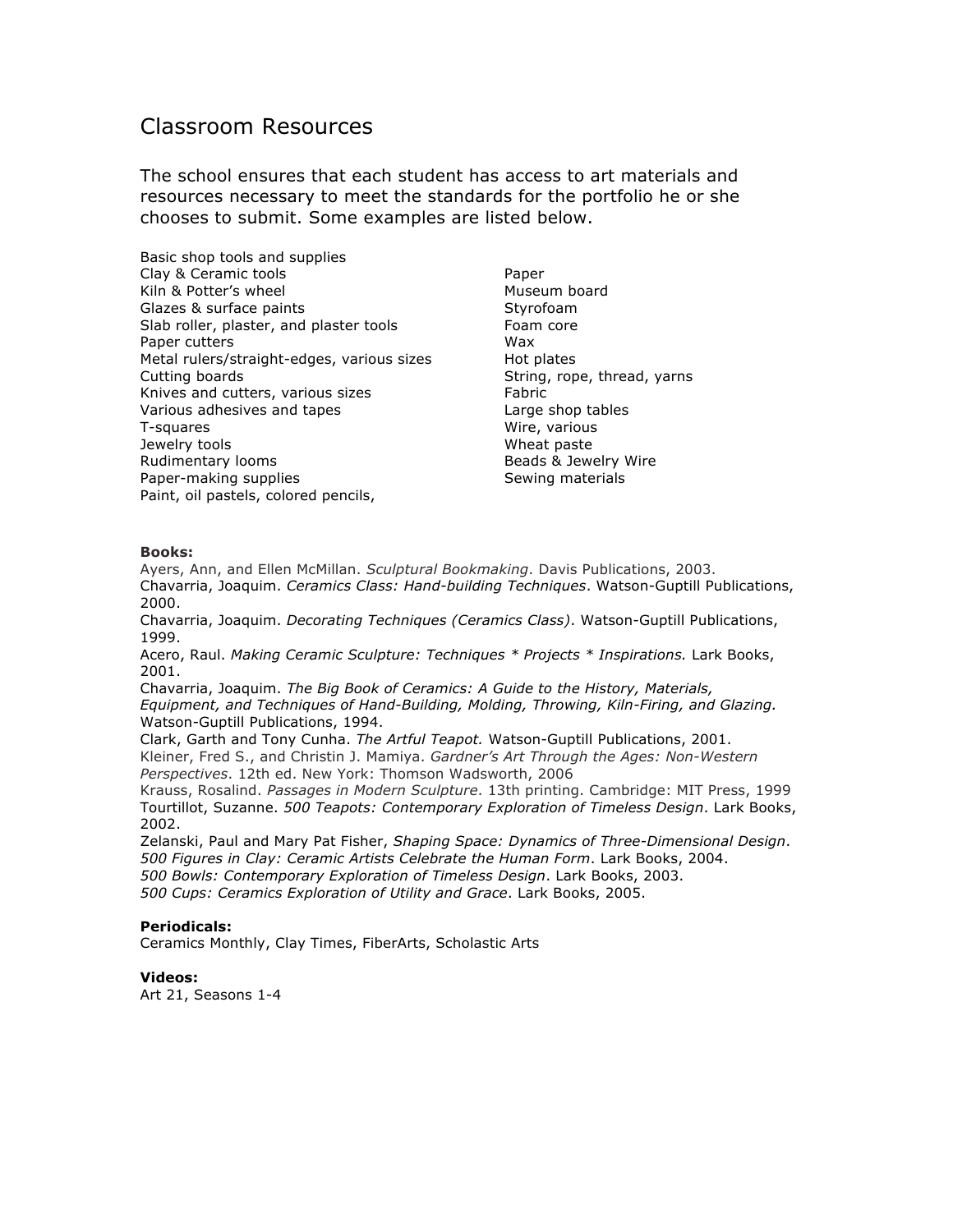## **Suggested artist list for AP Studio Art 3-D Design:**

Magdalena Abakanowicz Carl Andre Robert Arneson Gian Lorenzo Bernini Chakaia Booker Louise Bourgeois Kendall Buster Debra Butterfield Alexander Calder Anthony Caro Elizabeth Catlett John Chamberlain Dale Chihuly Eduardo Chillida Christo & Jeanne-Claude Joseph Cornell Tony Cragg Stephen De Staebler Mark di Suvero Tara Donovan Marcel Duchamp Dan Flavin Lucio Fontana Viola Frey Frank Gehry Andy Goldsworth Nancy Graves Red Grooms Ann Hamilton David Hammons Joseph Havel Barbara Hepworth Eva Hesse Alan Houser Luis Jimenez Donald Judd Jan Kaneko Edward Kienholz Jeff Koons Henri Laurens

Marilyn Levine Sol LeWitt Maya Lin Richard Long Marisol Ana Mendieta Lazlo Maholy-Nagy Henry Moore Juan Munoz Isama Noguchi Bruce Nauman Louise Nevelson Claes Oldenberg & Coosje van Bruggen Judy Pffaf Adrian Piper Gio' Pomodoro Martin Puryear Robert Rauschenberg George Rickey Ursula Von Rydingavard Betty Saar Kurt Schwitters George Segal Richard Serra Joel Shapiro Sandy Skoglund David Smith 12 Kiki Smith Renee Stout James Surls Lenore Tawney Robert Terrell Anne Truitt Peter Voulkos Minako Watanabe Patti Warashina Rachel Whiteread Jackie Windsor Frank Lloyd Wright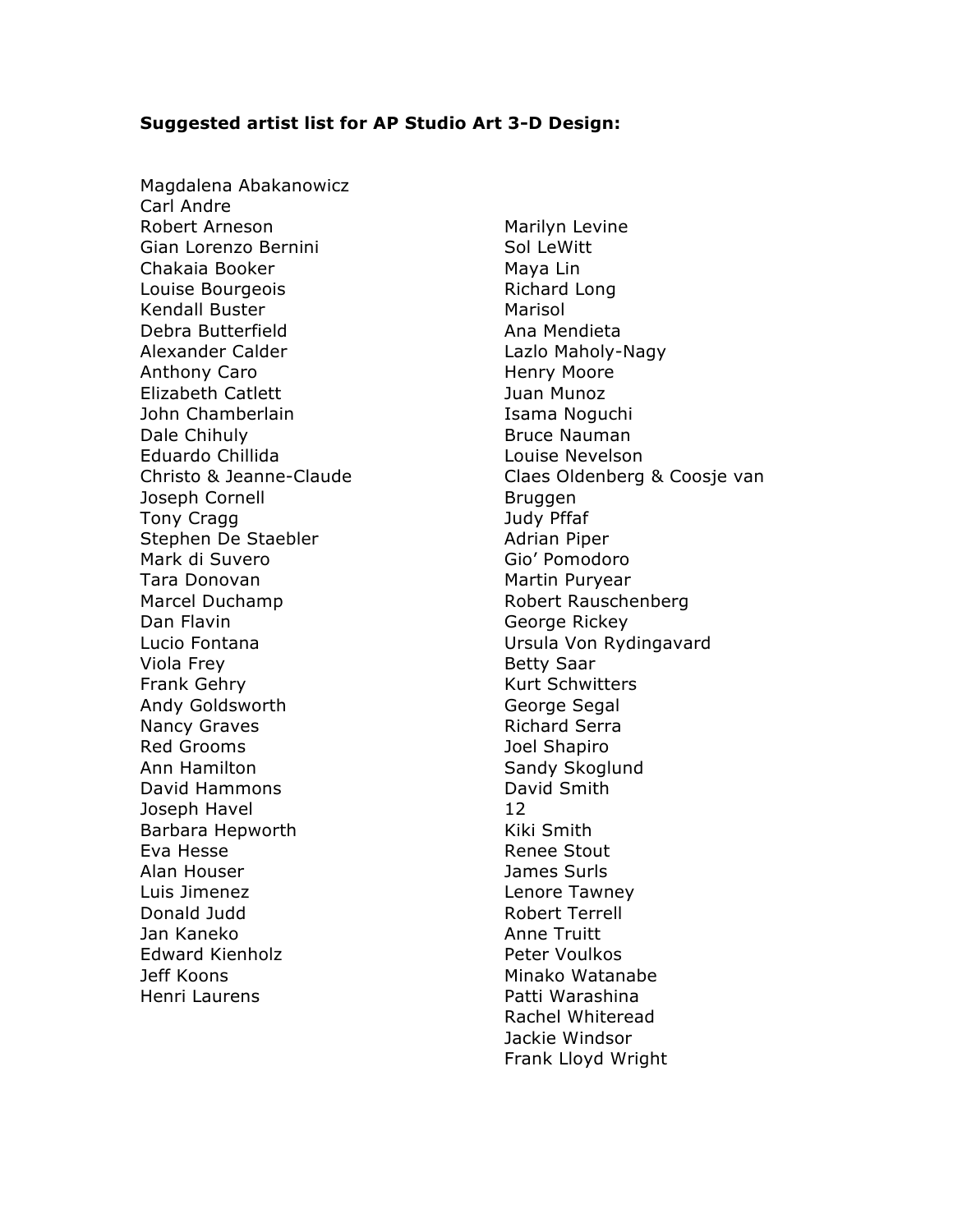# Course Overview **Schedule of Semester 1**

## **Week 1**

Introduction to course, review syllabus and expectations, individual portfolio reviews of previous work developed in prior courses; Art:21 video segment; review AP Studio Art Poster; review slides of past student works and College Board slide show of AP Studio Art Student Slides; review slides of contemporary and classical artists' works.

#### **Week 2**

Small-scale sculpture created from wire, string, mixed media objects of a linear quality that demonstrate dynamic movement. Resources: Art:21 video segment.

Artists: Alexander Calder, Eva Hesse

#### **Week 3**

Illuminated Paper Sculpture: Emphasis upon the construction of an armature of wire, found wood, and handmade paper surrounding a light source; accenting light and space. Resources: Noguchi Video – Noguchi,

#### **Week 4**

Illuminated Paper Sculpture- Extension of photography & multi-media projection. Resources: Art:21 video segment – Kara Walker Artists: Kara Walker, Tony Oursler

#### **Week 5**

Assemblage. Three-dimensional sculpture from found objects that explore the dichotomy between manmade materials and the natural environment. Artists: Art:21 video segment – Ann Hamilton, Robert Raushenberg, Joseph Cornell, Tara Donovan

#### **Week 6**

Assemblage continued. Group critique and written reflection. *End of second marking period.*

#### **Week 7**

Cubist Self-Portrait from cardboard or other paper fiber-based substrate. Resources: Art:21 video segment – Tim Hawkinson Artists: Tim Hawkinson, David Hockney

#### **Week 8**

Cubist Self-Portrait continued. "Who Am I" 3D Collage (homework).

## **Week 9**

Interior /Exterior Spaces in clay – Create two companion pieces that explore interiority & exteriority. These pieces will be based on previous projects and "translated" into clay Resources: Videos: Henry Moore Artists: Henry Moore, Isamu Noguchi, Rachel Whiteread,

## **Week 10**

Interior/Exterior Space continued. In progress critique & documentation of artwork

## **Week 11 – 12**

Interior/Exterior Space in Clay continued. Demonstration and discussion on alternative glaze techniques. *End of second marking period.*

## **Week 13 – 17**

Transformation from ordinary object to symbolic monument. Created from materials of choice. Resources: Art:21 Video Segment – Martin Puryear & Jeff Koons Artists: Martin Puryear, Jeff Koons, Claus Oldenberg, Jasper Johns

#### **Week 18**

Final – 16 slides (8 works, two views of each) completed and submitted to teacher in .jpg format, using "lastname\_assignment.jpg" naming convention; portfolio review (group slide show); final exam; third marking period ends.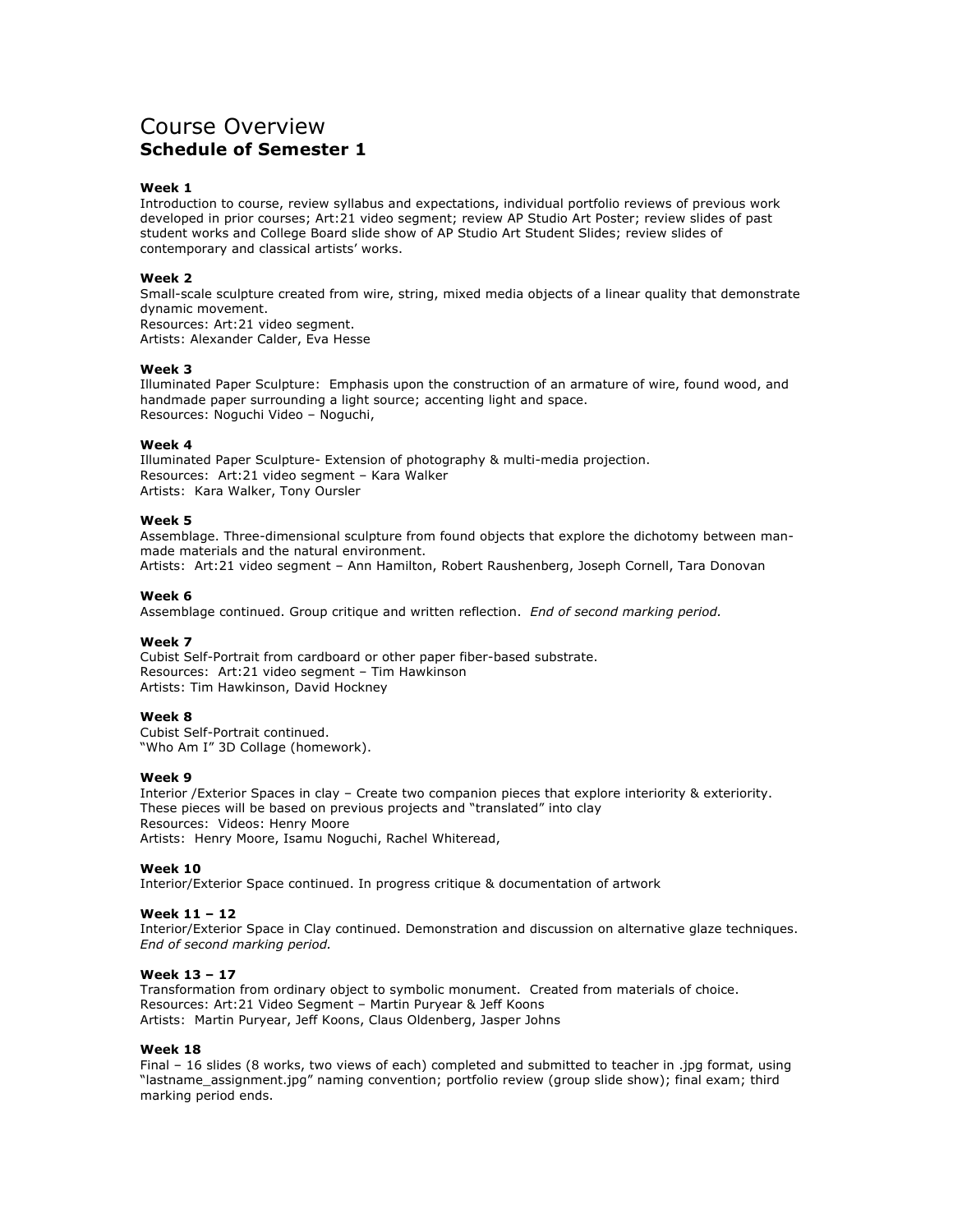## **Schedule of Semester 2**

## **Week 19**

Concentration Begins. Discussion & planning. Concentration statements are due; group dialogue about statements; begin (or continue) Concentration artworks.

## **Week 20**

Concentration continues

## **Week 21**

Concentration continues

## **Week 22**

Concentration continues; group critique; individual meetings to discuss how student plans to approach the exploration of their personal Concentration; personal written reflection of Concentration process to date.

## **Week 23**

Concentration continues

## **Week 24**

Concentration continues; rough draft of artist statement is due; individual critiques; fourth marking period ends.

## **Week 25**

Concentration continues

## **Week 26**

Concentration continues; slide photography

## **Week 27**

Concentration continues

## **Week 28**

Concentration continues; group critique; artworks hung and reviewed.

## **Week 29**

Concentration continues

## **Week 30**

Spring Break – no school

## **Week 31**  Concentration continues; individual progress reviews; fifth marking period ends

## **Week 32**

Concentration continues; discussion and planning for exhibition; slide photography

## **Week 33**

Concentration continues; discussion and planning for exhibition; still photography; final version of artists statement is due in mounted presentation format for show.

## **Week 34**

Concentration continues; discussion and planning for exhibition; show is hung at end of week; group review of work; discussion and selection of 3D Design Quality works; **ALL slide photographs are due completed and submitted in .jpg format this week.** This includes 12 slides; some of which may be details or second views; 3D also requires 10 slides for the Quality component: five works, two views of each; digital slide show review of all works.

## **Week 35**

Concentration continues; exhibition and opening this week; show is taken down at the end of the week; group review of work. Review quality and accuracy of slides – possibly retake.

#### **Week 36**

Concentration continues; discussion and preparation of Quality works. Review written components and expectations of exam.